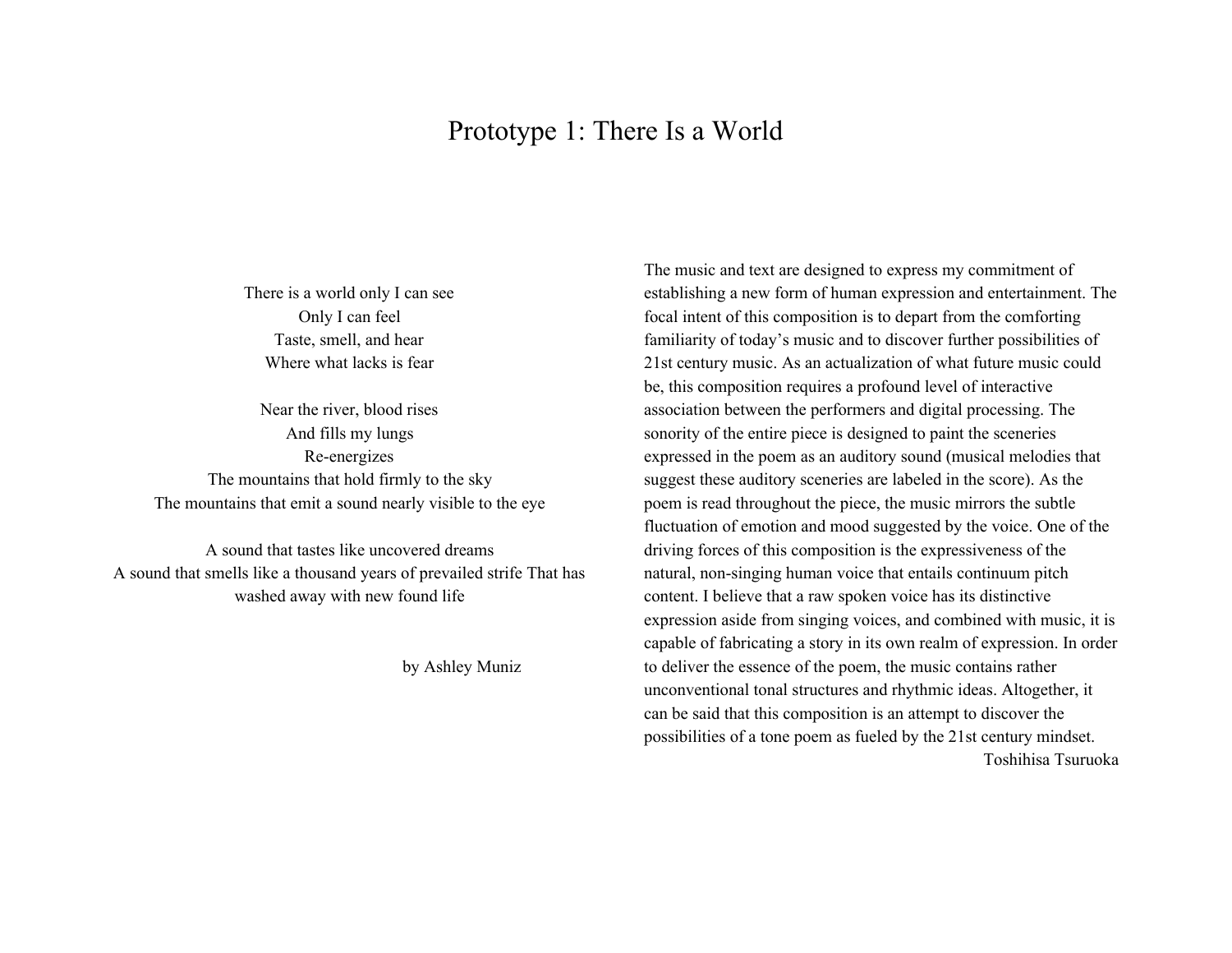## **Guidelines for Performance**

#### **Dialogue**:

When notated, read the text slowly and calmly to induce a sense of longing.

#### **Guitar**:

Maintain a clean guitar tone. From bar 27 through 30, apply an overdrive effect.

**Synthesizers**: Different note head represents different type of synthesizer. Dotted lines represent decay of each note.



#### \*1 Sawtooth bass with moderate attack



sample waveform

### \*2 Sawtooth bass with strong attack



sample waveform

#### \*3 Noise with a very little sense of pitch



sample waveform

\*4 Step-sequenced synth with a moderate sense of pitch (open for free interpretation)



sample waveform

\*5 noisy pad rising from *pp* to *fff*

#### **Drum Machine**:



### \*6 Kick with sub frequency

\*7 and \*8 with delay [delay time of 16th note]



\*9 Loud aggressive sampled sound (open for free interpretation)

\*10 Blood rising theme. Play freely without a sense of rhythmic pulse.

\*11 Slowly improvise atonal melodies upon a G symmetrical dominant scale and layer them as approximately 20 second loops multiple times in order to make a chaotic audio patch. Fade out and proceed to the next section when desired. This section is only for live performance. When produced, this section should be excluded in order to avoid having a lengthy track and sustain listeners' attention throughout the track.

\*12 Save this audio patch during the performance so that it can be replayed at bar 83. When produced, one could add this audio patch in the D section.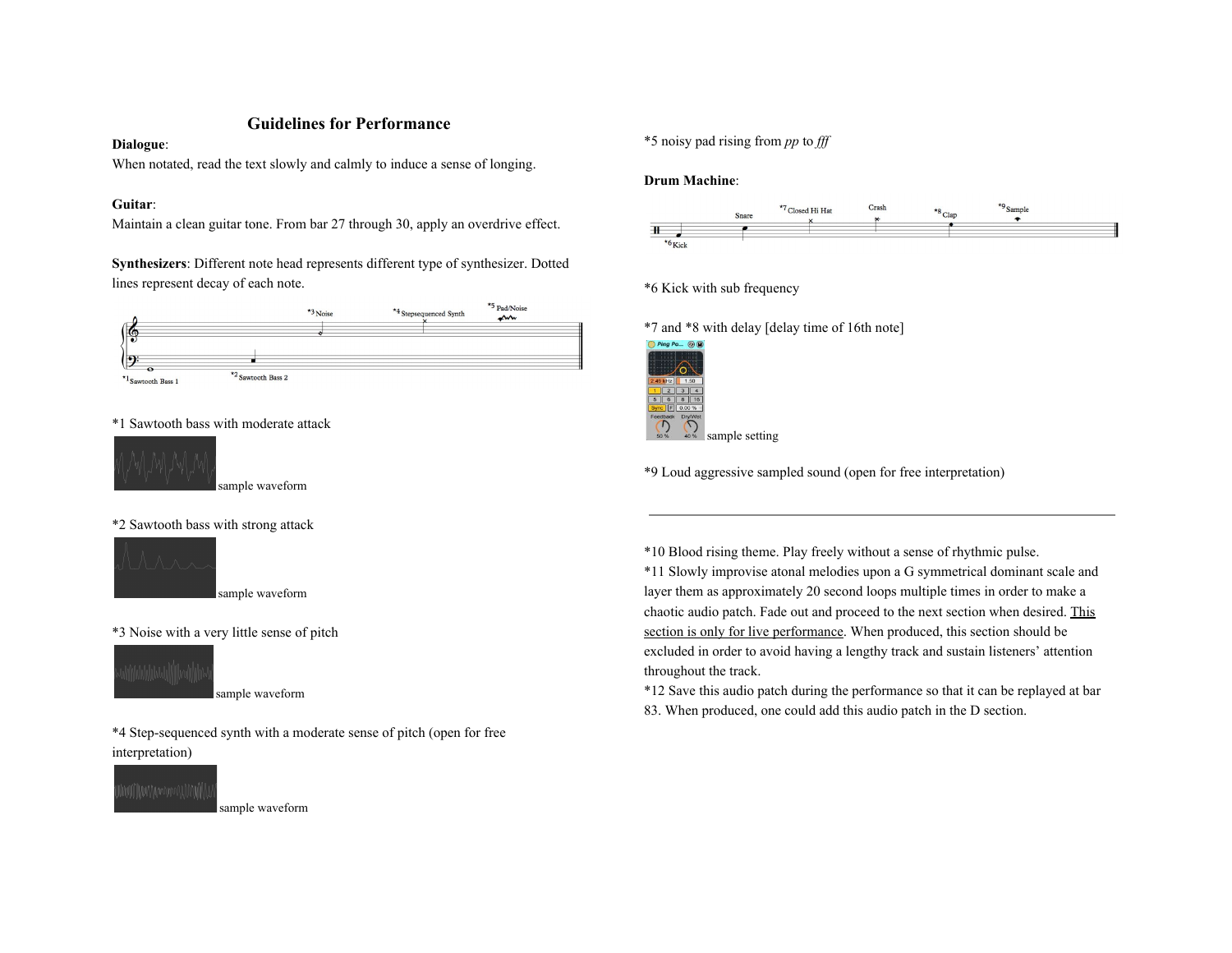Prototype 1: There Is a World





Copyright  $\mathbb O$ Toshihisa<br>Tsuruoka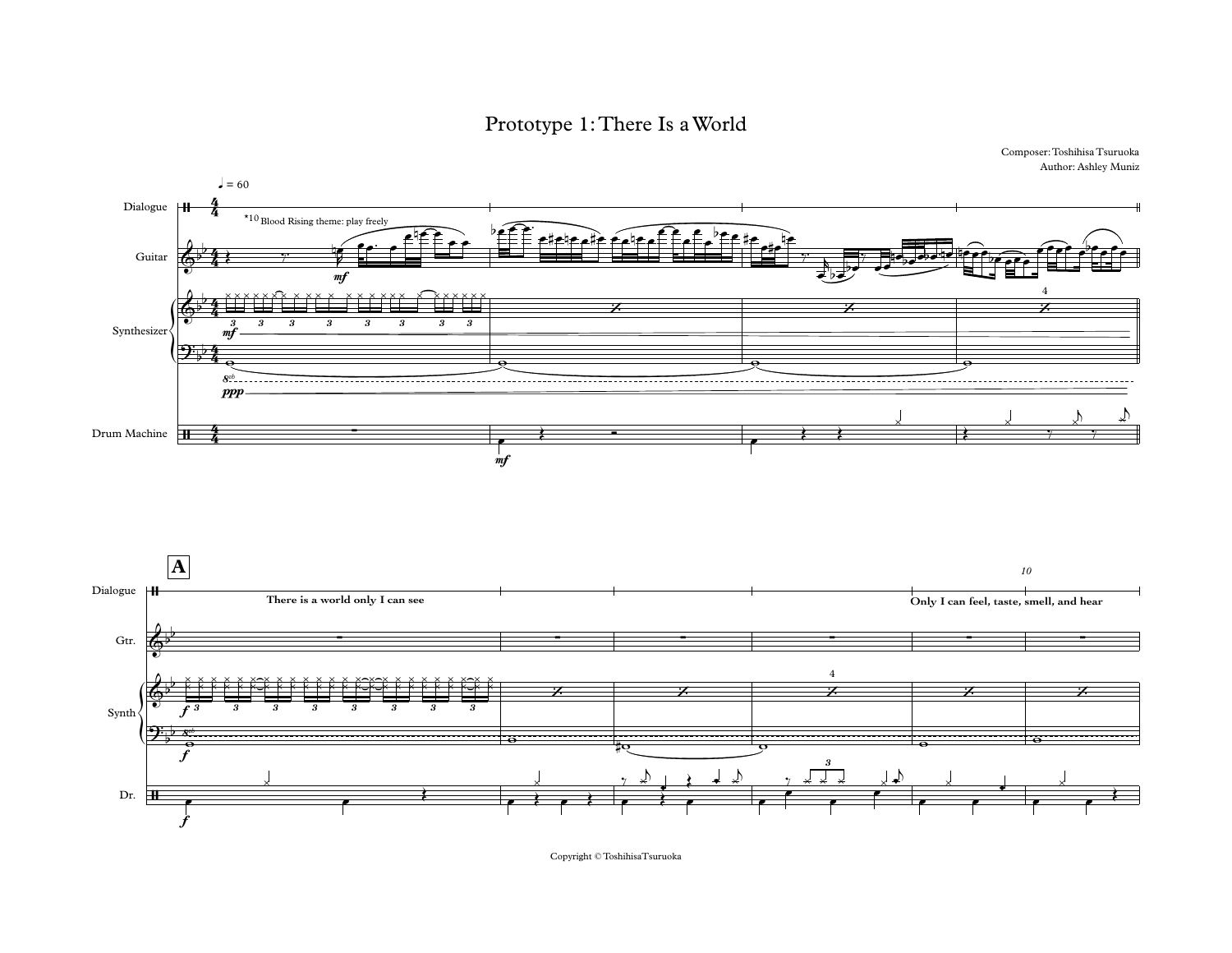

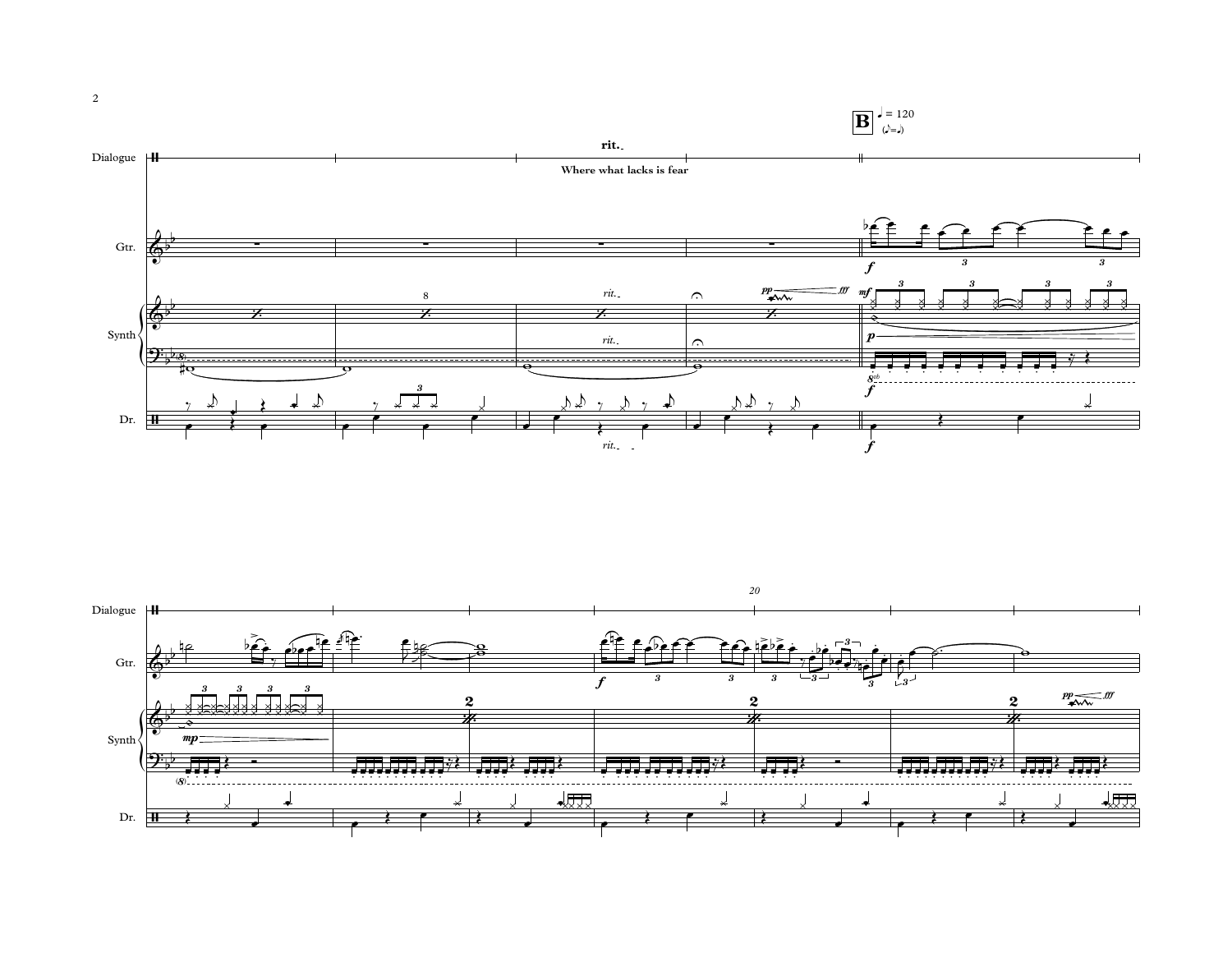

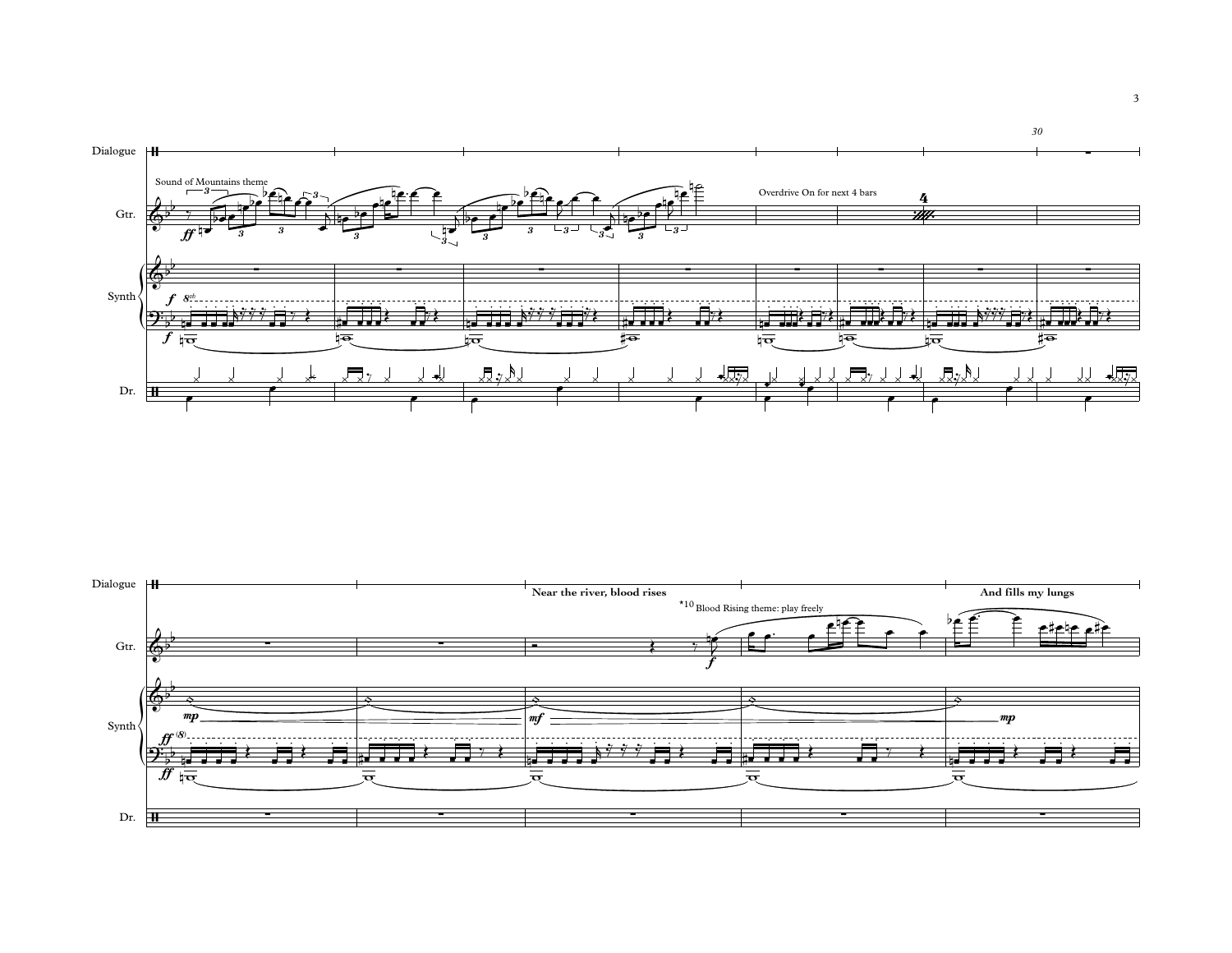

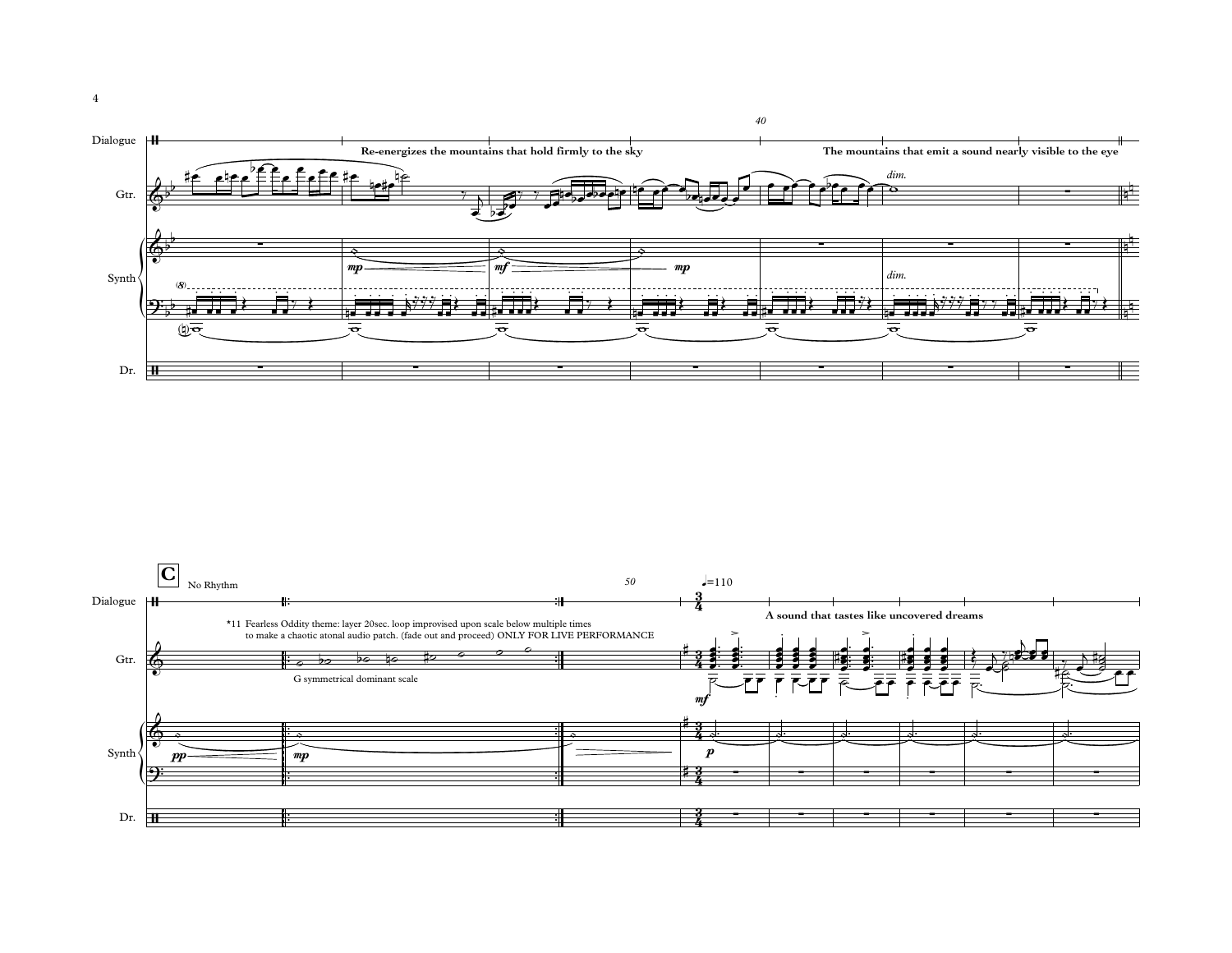

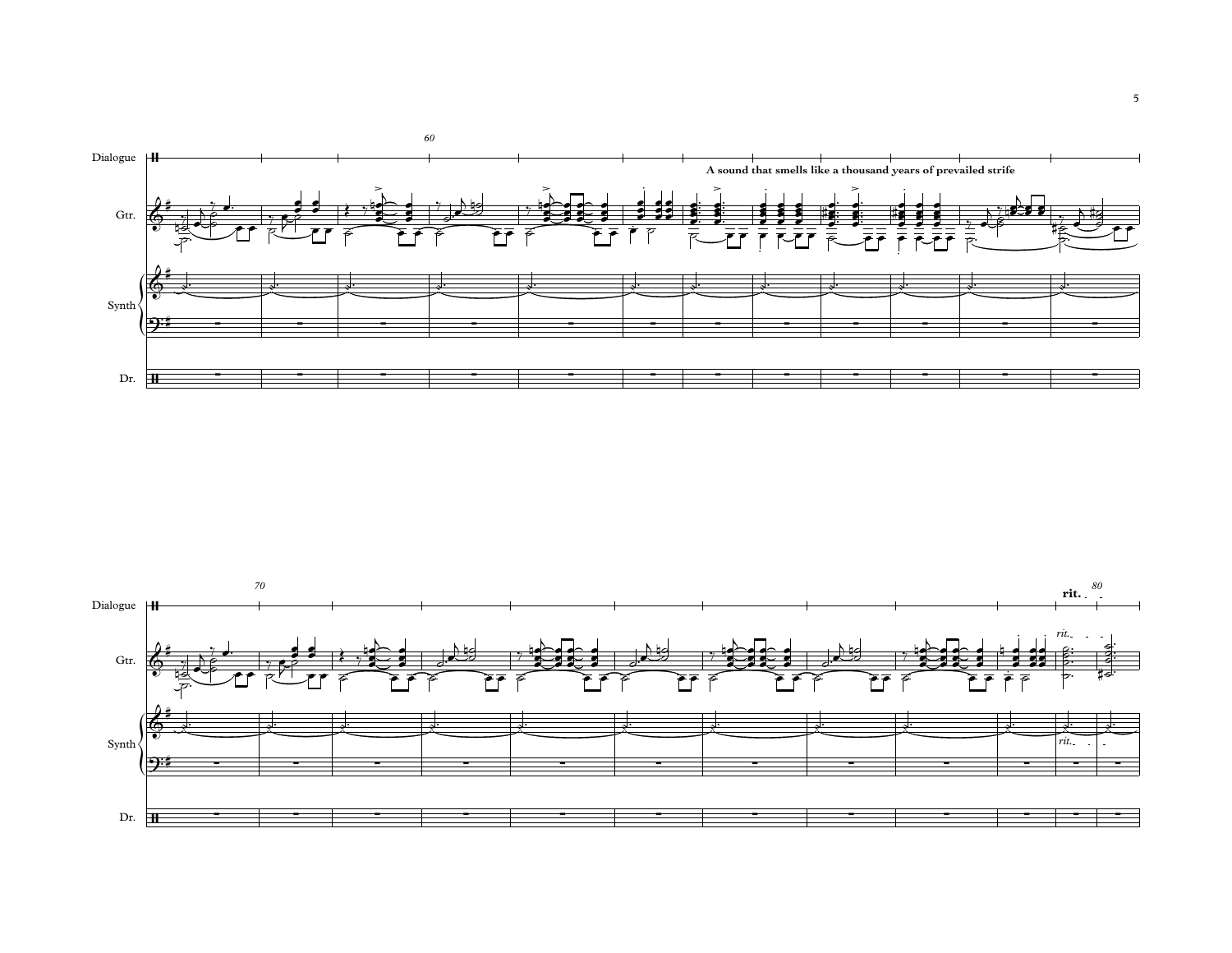